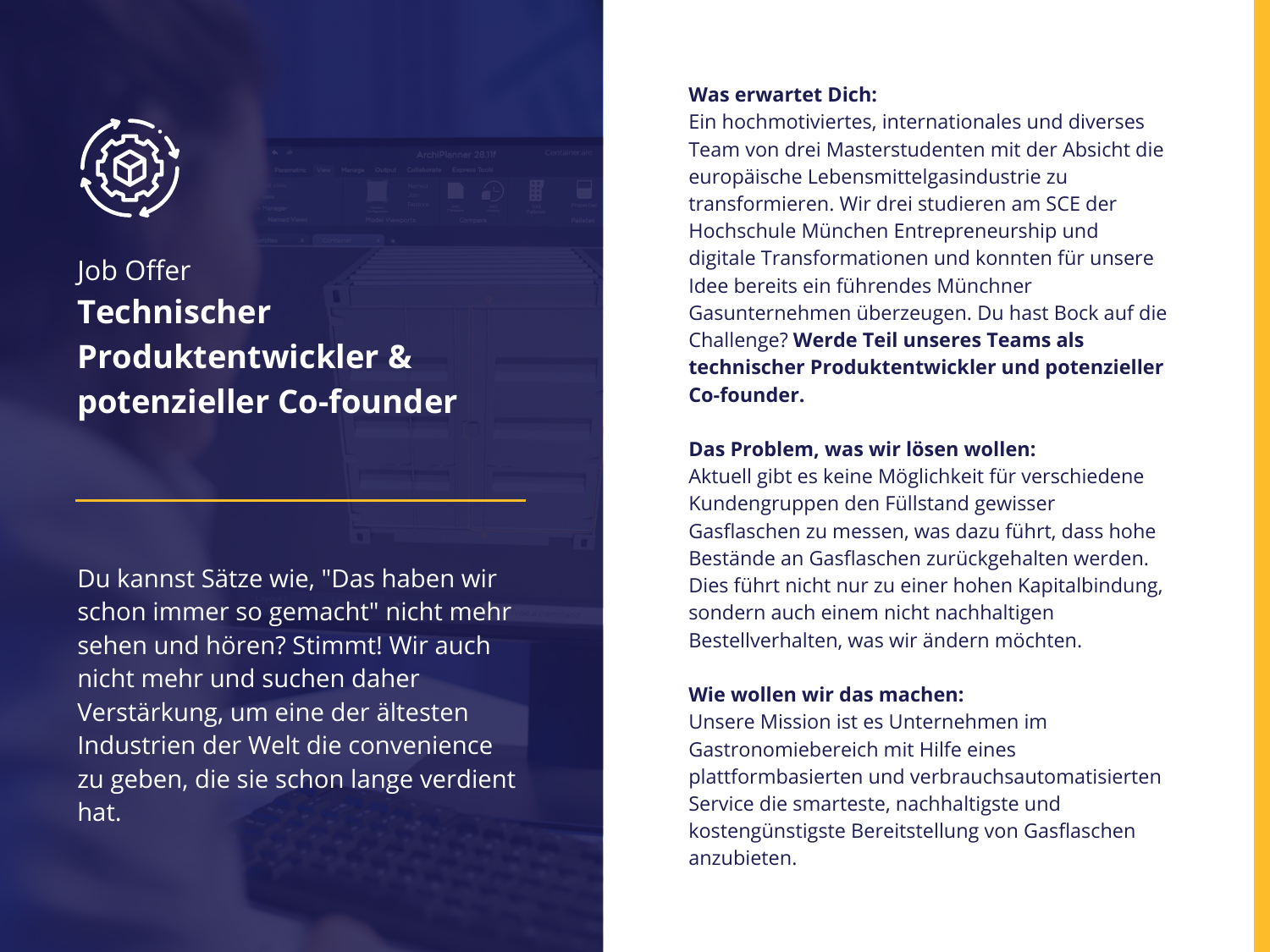## **Das sind Deine Aufgaben als unserer technischer Produktentwickler und potenzieller Co-founder:**

- Du bist verantwortlich für die Identifikation verschiedener technischer Möglichkeiten zur Messung des verbleibenden Gasfüllstand in CO<sub>2</sub> oder Butan Gasflaschen.
- Du übernimmst die Entwicklung und Implementierung des gesamten technischen Messgerätes in Zusammenarbeit mit unserem IT-Specialist.
- Du übernimmst einen großen Teil der Entwicklung selbst und bringst bereits erste Erfahrung in Elektrotechnik und Maschinenbau mit.
- Du verantwortest nach der erfolgreichen Entwicklung des Prototypen die Weiterentwicklung und Optimierung unseres Plug & Play Devices.
- Gemeinsam mit unserem IT-Specialist bist Du der / die erste/r Ansprechpartner/in für unser Produkt bei Bugs.

#### **Dein Profil:**

- Abgeschlossenes Bachelor- und oder Masterstudium im Bereich Maschinenbau, Fahrzeugtechnik, Elektrotechnik, Wirtschaftsingenieurswissenschaften oder einem vergleichbaren Studiengang.
- Verständnis für die Wägung oder Ermittlung von verbleibenden Flüssigkeiten in Gasflaschen oder Fassbierbehältnissen.
- Erste Erfahrung mit der Entwicklung bzw. Verbindung von analogen Geräten mit dem Internet (IoT).
- Du hast lösungsstarke Ideen, eine qualitätsbewusste Arbeitsweise und hohe Teamfähigkeit.
- Du sprichst fließend deutsch und englisch.
- Interesse daran, dich neben den technischen Aufgaben auch in Unternehmensstrategie und -management einzubringen.

## **Warum wir?**

- Die Möglichkeit von Anfang an einem nicen Forschungsprojekt mit der Möglichkeit ein Tech Startup zu werden mitzuarbeiten und Teil des Gründungsteams (mit Beteiligung) zu werden.
- Ein diverses Team mit Vorerfahrung im Bereich des Innovationsmanagements, Marketing Strategie and Sales sowie Entrepreneurship.
- Innovatives Produkt mit starker europaweiter Skalierungsmöglichkeit.
- Die Möglichkeit, frühzeitig an einer großartigen Vision teilzunehmen und eine Schlüsselrolle zu spielen.

**Du hast Lust auf die Umsetzung der Herausforderung in einem hochmotivierten, internationalen und diversen Team?**

**Dann freuen wir uns über Deine Kontaktaufnahme unter partner@gasvisor.eu und +49 1525 649 3303**

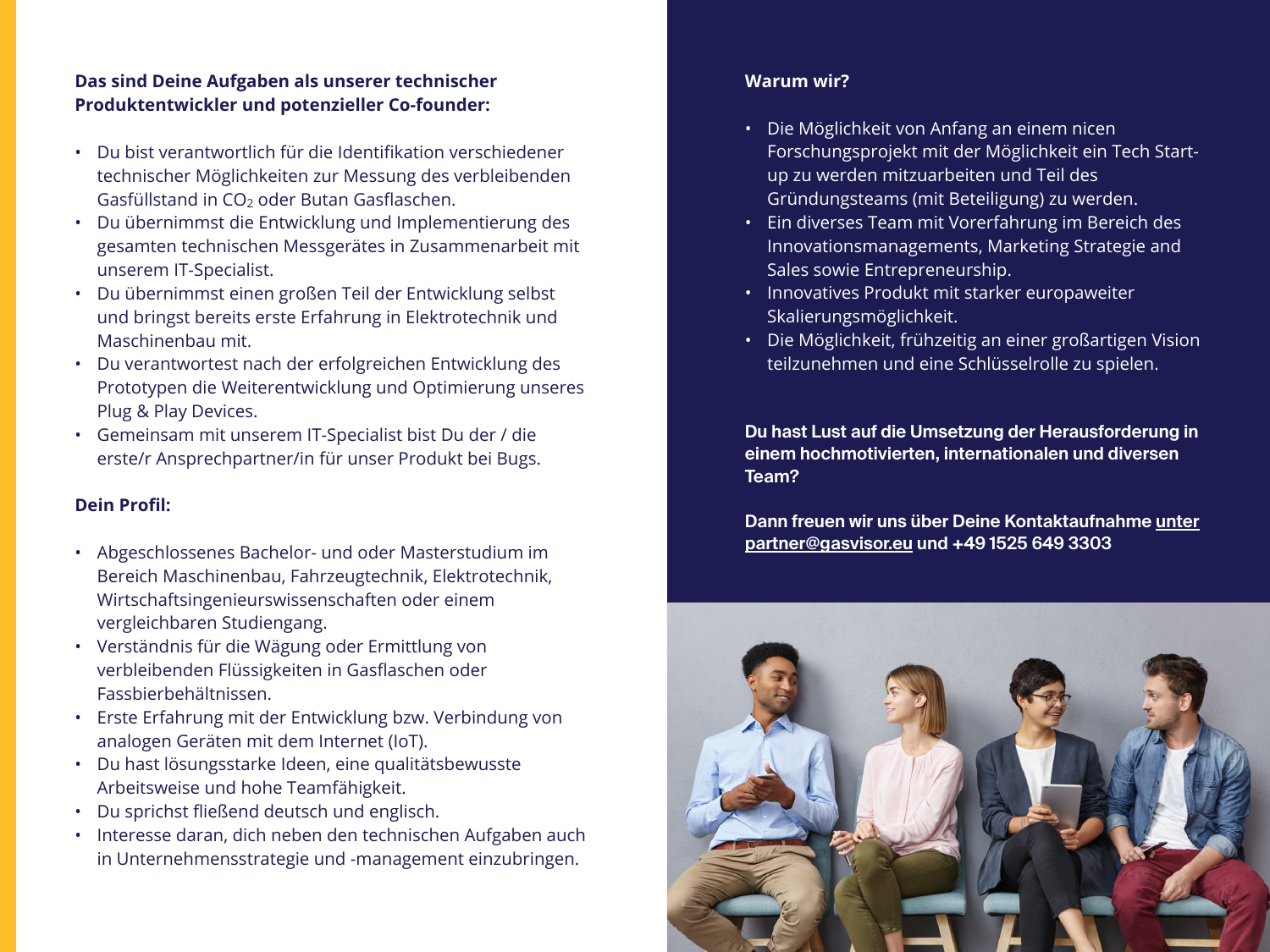

# Job Offer **Technical Product Developer & potential Co-founder**

You can no longer see or hear sentences like, "We've always done it that way"? That's right! We don't either and are looking for reinforcements to give one of the oldest industries in the world the convenience it has long deserved.

#### **What to expect:**

A highly motivated, international and diverse team of three master students with the intention to transform the European food gas industry. The three of us are studying entrepreneurship and digital transformations at the SCE of the University of Applied Sciences Munich and could already convince a leading Munich gas company of our idea. Are you up for the challenge? **Join our team as a technical product developer and potential co-founder.**

# **The problem we want to solve:**

Currently, there is no way for different customer groups to measure the fill level of certain gas cylinders, which leads to high stocks of gas cylinders being held back. This not only leads to high capital lockup, but also unsustainable ordering behaviour, which we want to change.

# **How we want to do it:**

Our mission is to provide businesses in the hospitality sector with the smartest, most sustainable and cost-effective provision of gas cylinders using a platform-based and consumption-automated service.